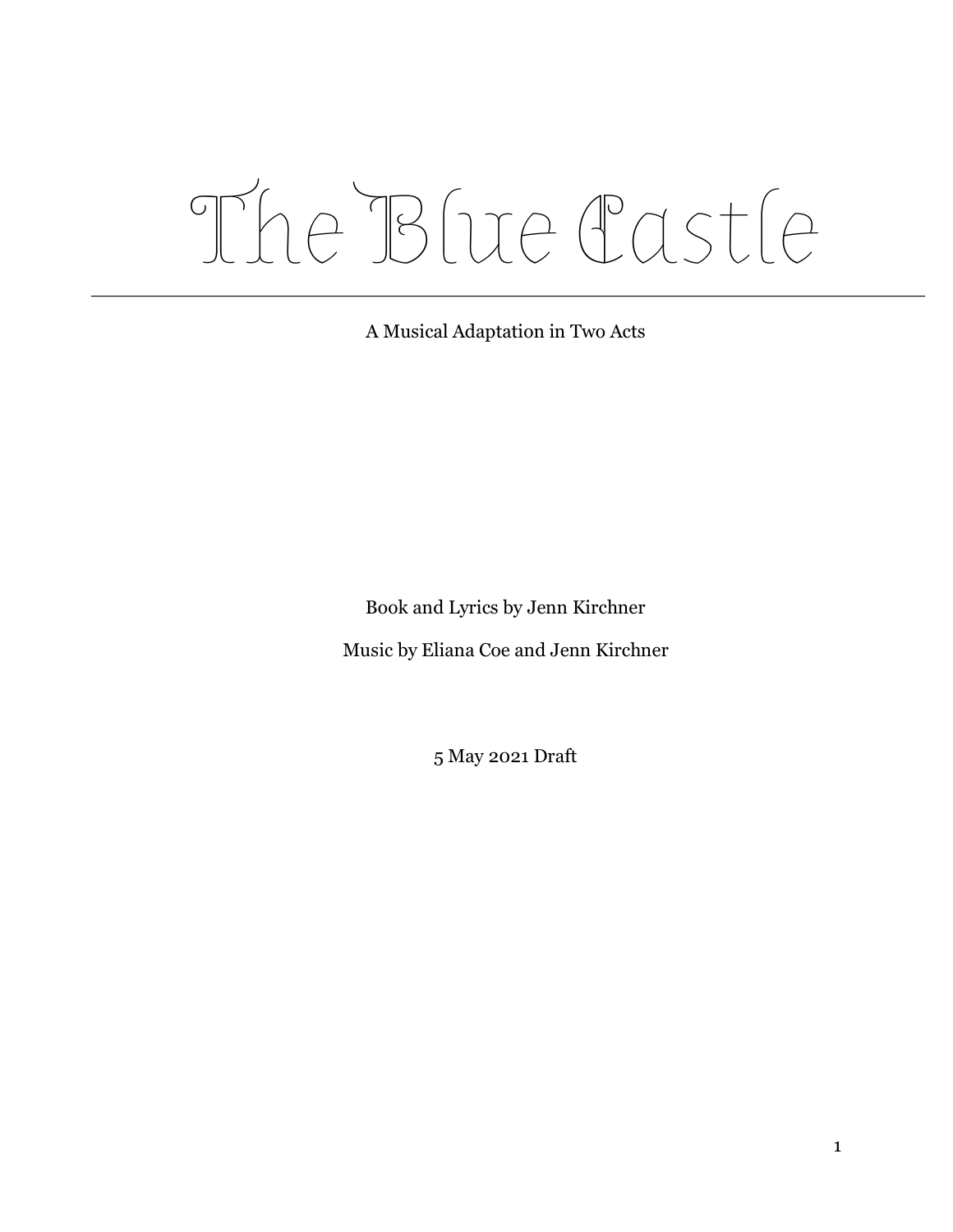We all know we're going to die; what's important is the kind of men and women we are in the face of this.

> —Anne Lamott, *Bird By Bird*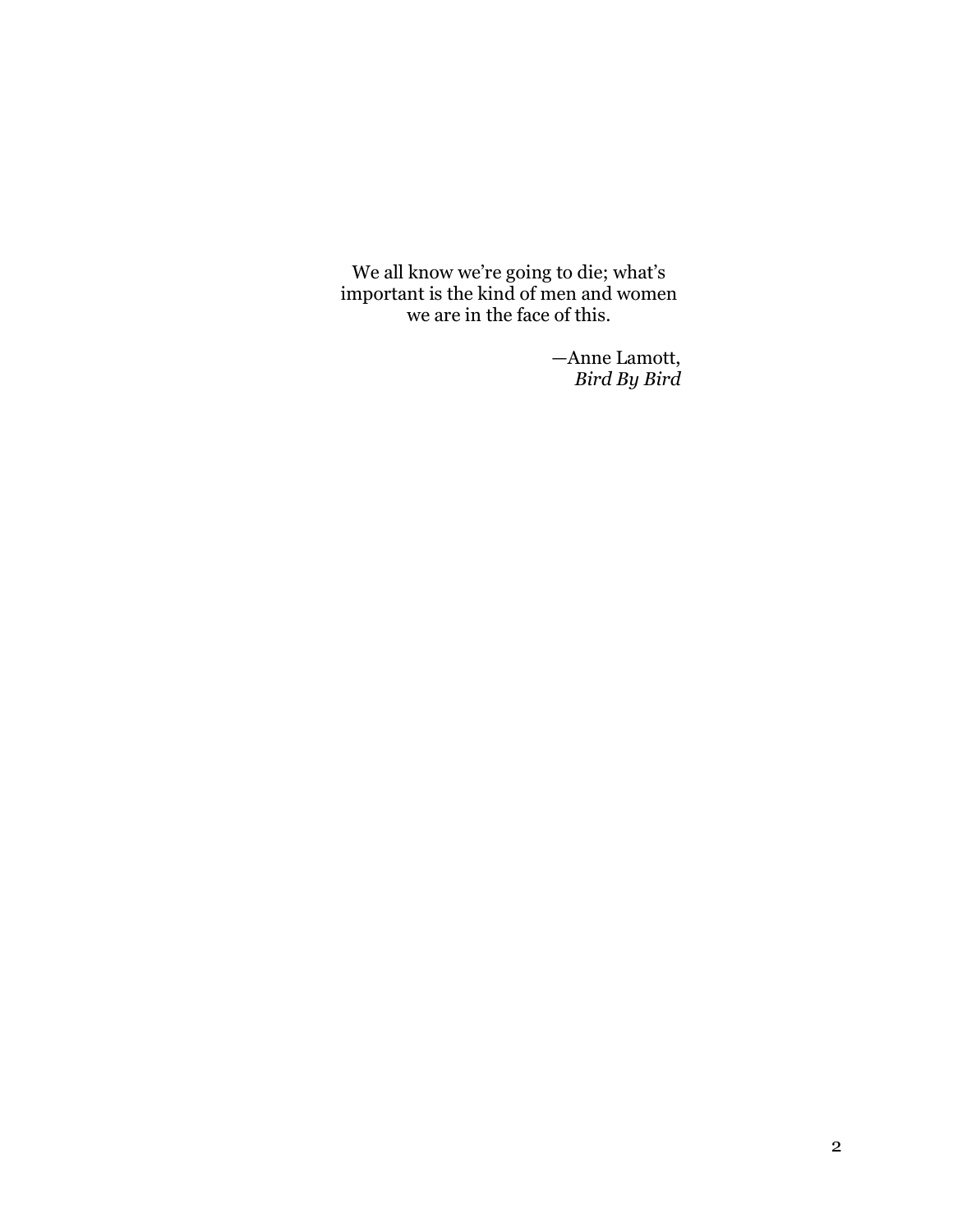# Setting

Muskoka, Ontario 1920

Cast Of Characters

| <b>VALANCY STIRLING</b> |                                     |
|-------------------------|-------------------------------------|
| <b>BEN SHRIKE</b>       |                                     |
| <b>WOMAN1</b>           | Olive, Cissy, Dancer                |
| MAN 1                   | Abel, Uncle Wellington, Dancer      |
| <b>WOMAN2</b>           | Mother, Dancer                      |
| MAN 2                   | Uncle James, Dr. Trent, Dancer      |
| WOMAN <sub>3</sub>      | Aunt Stickles, Receptionist, Dancer |
| MAN 3                   | Uncle Bernard, Dancer               |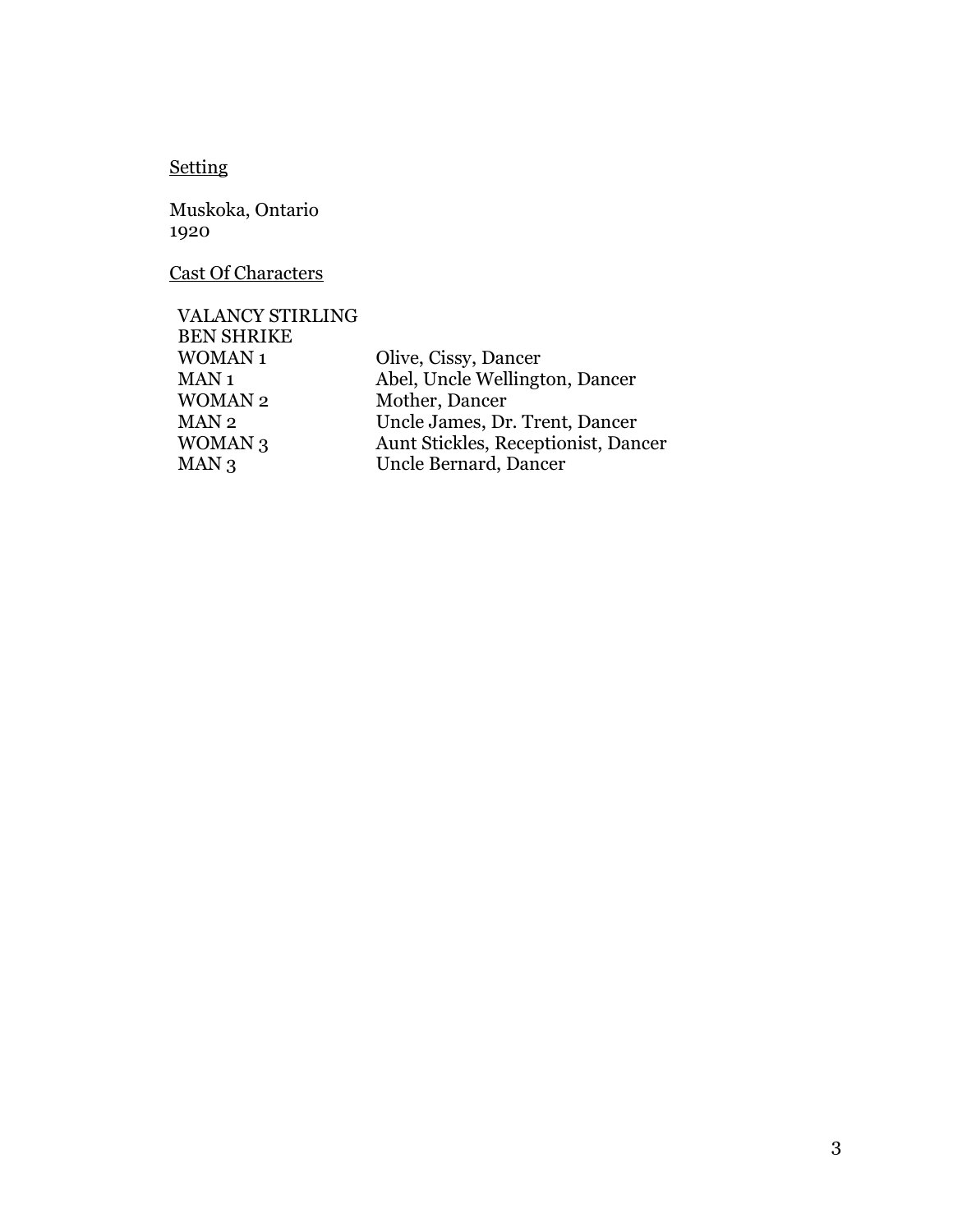## Musical Numbers

## Act One

- 1. The Blue Castle
- 2. The Stirling Way
- 3. John Foster
- 4. No More
- 5. Dinner With the Stirlings
- 6. No More Reprise
- 7. Damn It
- 8. Too Many Stirlings
- 9. Shula Roo
- 10. To Feel Free
- 11. In Love
- 12. Letting Go
- 13. I Choose You

## Act Two

- 14. Little Old Maid
- 15. Today and Tomorrow
- 16. Sudden Shock
- 17. John Foster Reprise
- 18. Letting Go Reprise
- 19. The Argument
- 20.Finale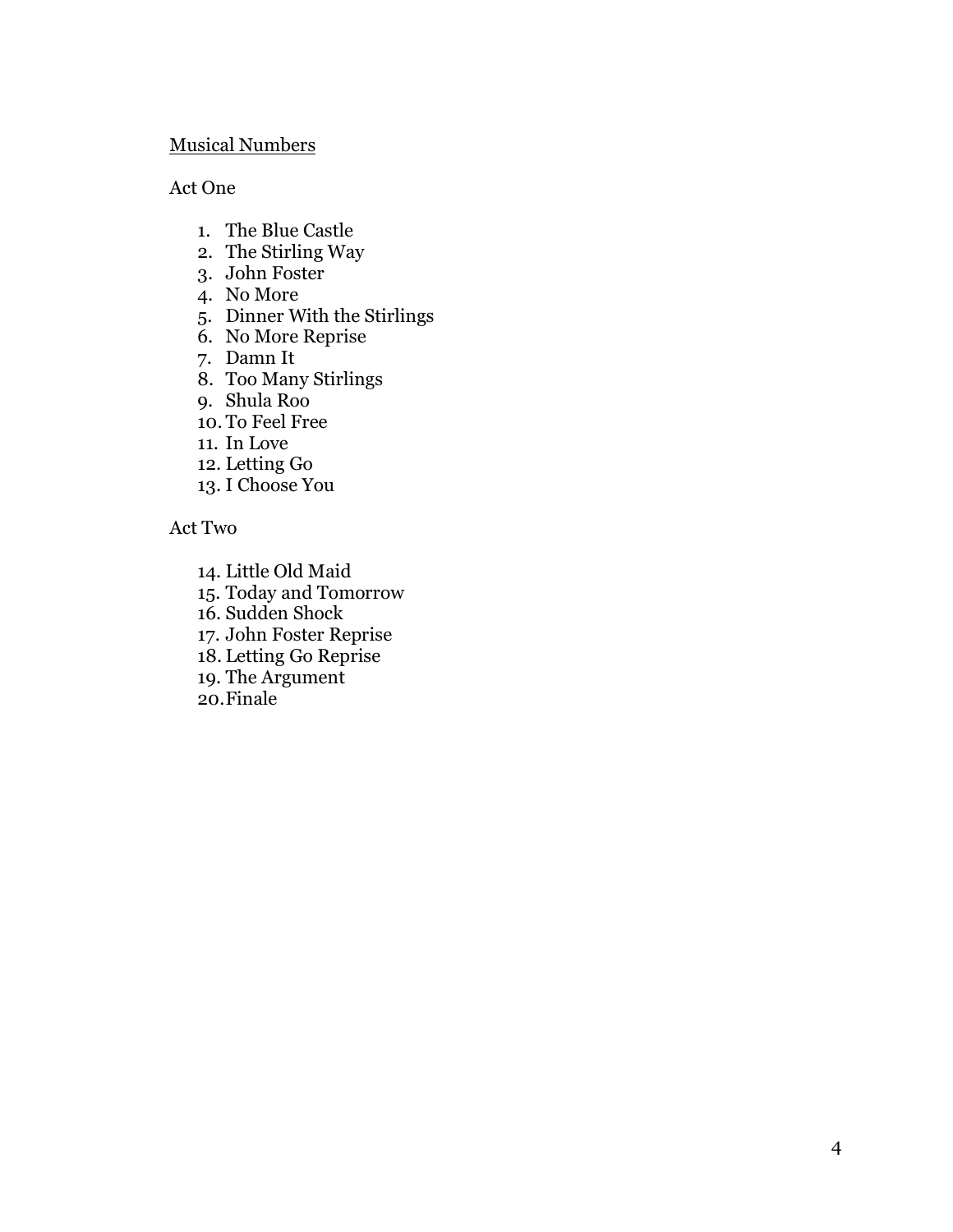## ACT I

## Scene 1

(Valancy sits in bed and addresses the audience)

## VALANCY

It was on the day of my twenty-ninth birthday that I was faced with the reality that I—Valancy Stirling—who had never lived, was about to die

AND IT STARTED, AS ALL TALES DO, IN A MYSTICAL LAND FAR AWAY…

> (Valancy disappears mysteriously. Woman 2 stands onstage to entice the audience and the ensemble into the world of The Blue Castle)

#### WOMAN 2

HAVE YOU EVER DREAMED OF A PLACE THAT'S MORE THAN IT SEEMED? SHROUDED IN MIST, WHERE DUSK AND DAWN INTERMIX, AND THE SAPPHIRE HAZE THAT COMES WITH THE WAKING OF DAYS CASTS A HUE OF AZURE, AS YOU SPY THE CASTLE, THE BLUE CASTLE.

## COMPANY

HAVE YOU EVER WISHED FOR A LIFE YOU ONLY JUST MISSED? TO FIGHT FOR YOUR RIGHT TO RULE OVER ALL THAT'S IN SIGHT. HIDDEN AWAY FROM THOSE WHO WON'T GIVE YOU A SAY, YOUR FATE IS YOUR OWN AS YOU GO TO THE CASTLE, THE BLUE CASTLE

SURROUNDED BY BEAUTY WE DANCE THROUGH THE NIGHT, FILLED UP WITH LAUGHTER AND FILLED UP WITH LIGHT.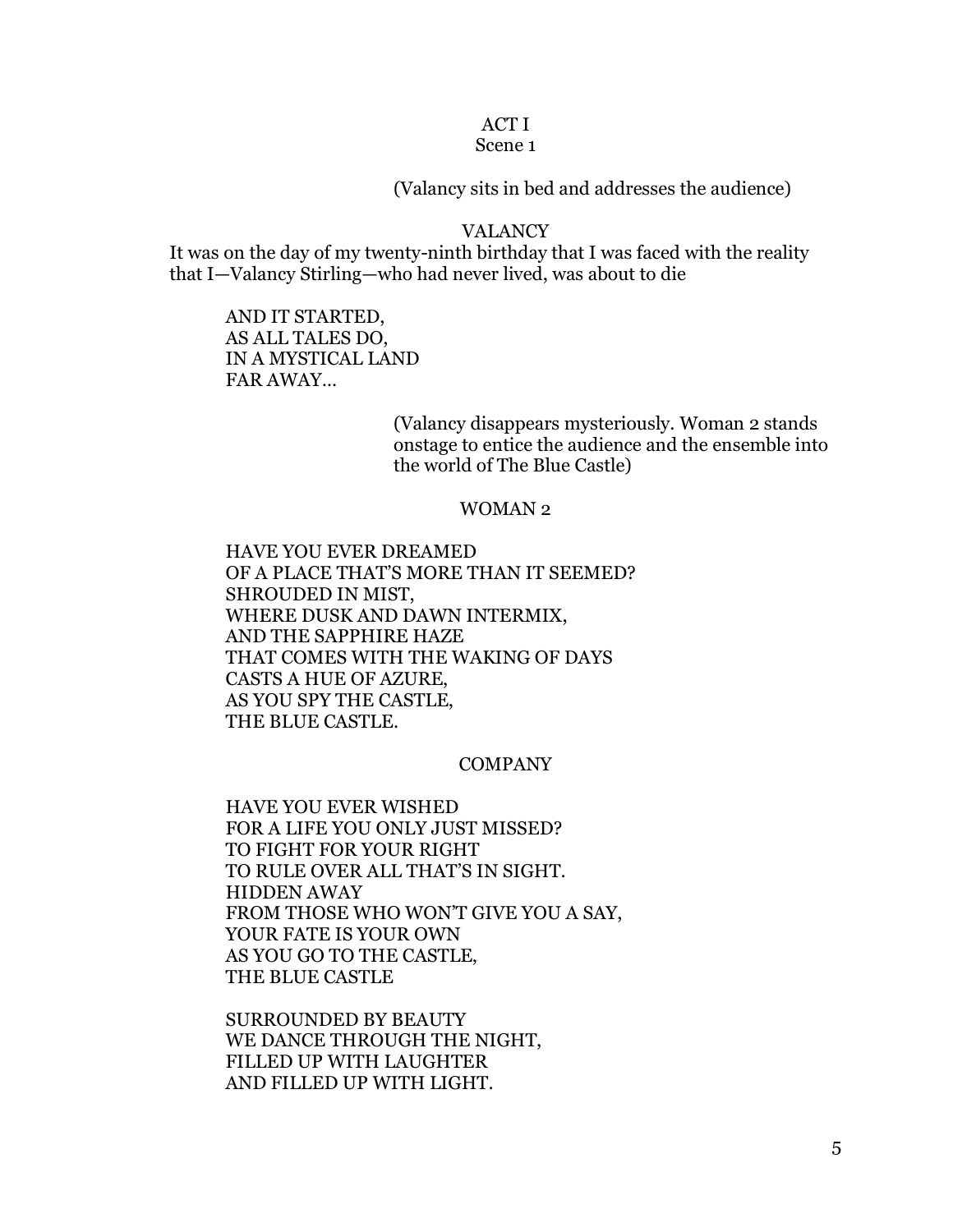#### WOMEN

#### THE LOVELIEST LADIES

#### MEN

#### THE HANDSOMEST NIGHTS

#### COMPANY

ALL WAITING TO SEE THE DEAREST OF SIGHTS: THE WOMAN WHO STUNS AND WHO DAZZLES. THE TREASURE WITHIN THE BLUE CASTLE

HAVE YOU EVER THOUGHT YOU MIGHT BE WHAT YOU'RE NOT?

WOMAN 1

BEAUTY AND LOOKS THE KIND YOU READ OF IN BOOKS

COMPANY

REGAL AND FAIR, ALL OF THIS WAITING JUST THERE WAITING FOR DREAMERS LIKE YOU INSIDE THE CASTLE THE BLUE CASTLE

(A bold knight enters, his face is obscured)

#### BEN

I'VE COME FROM AFAR FOR A GLIMPSE OF YOUR STAR AND PERHAPS TO WIN HER IN BATTLE, THE BEAUTY WHO RULES THIS BLUE CASTLE!

#### WOMAN 3

#### SHE WAITS FOR HER LOVE

#### MAN 1

#### SHE WON'T SETTLE FOR LESS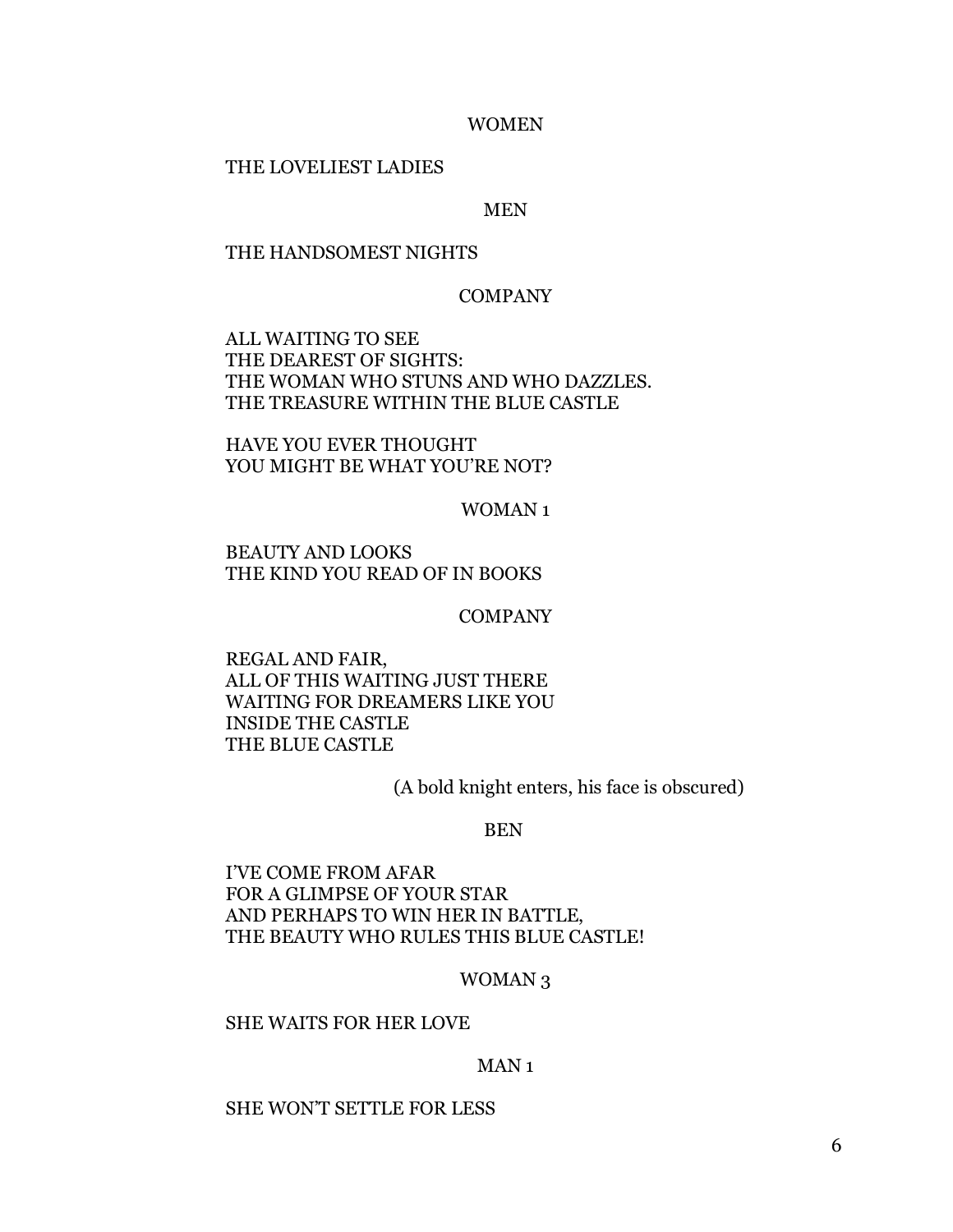#### WOMAN 2 & MAN 2

BUT WHO HE COULD BE IS ANYONE'S GUESS

## MAN<sub>3</sub>

#### MANY HAVE TRIED

#### WOMAN 1

#### BUT ALL SHE'S DECLINED

#### COMPANY

#### THIS MYSTERIOUS WOMAN

(Valancy enters grandly)

## VALANCY

## THE CHOICE MUST BE MINE.

(Valancy and Ben sing to each other)

HAVE YOU EVER KNOWN A LOVE YOU FEEL DEEP IN YOUR BONES? LIKE WAKING FROM SLEEP,

BEN

#### FINALLY HAVING A TREASURE TO KEEP.

BOTH

JUST ME AND YOU, BOUND BY A LOVE DEEP AND TRUE, AND NO ONE CAN TAKE US AWAY FROM THIS CASTLE, THE BLUE CASTLE.

#### COMPANY

HAVE YOU EVER DREAMED OF A PLACE THAT'S MORE THAN IT SEEMED? WHERE MAGIC IS FOUND, AND YOUR HEART SETS TO POUND-ING,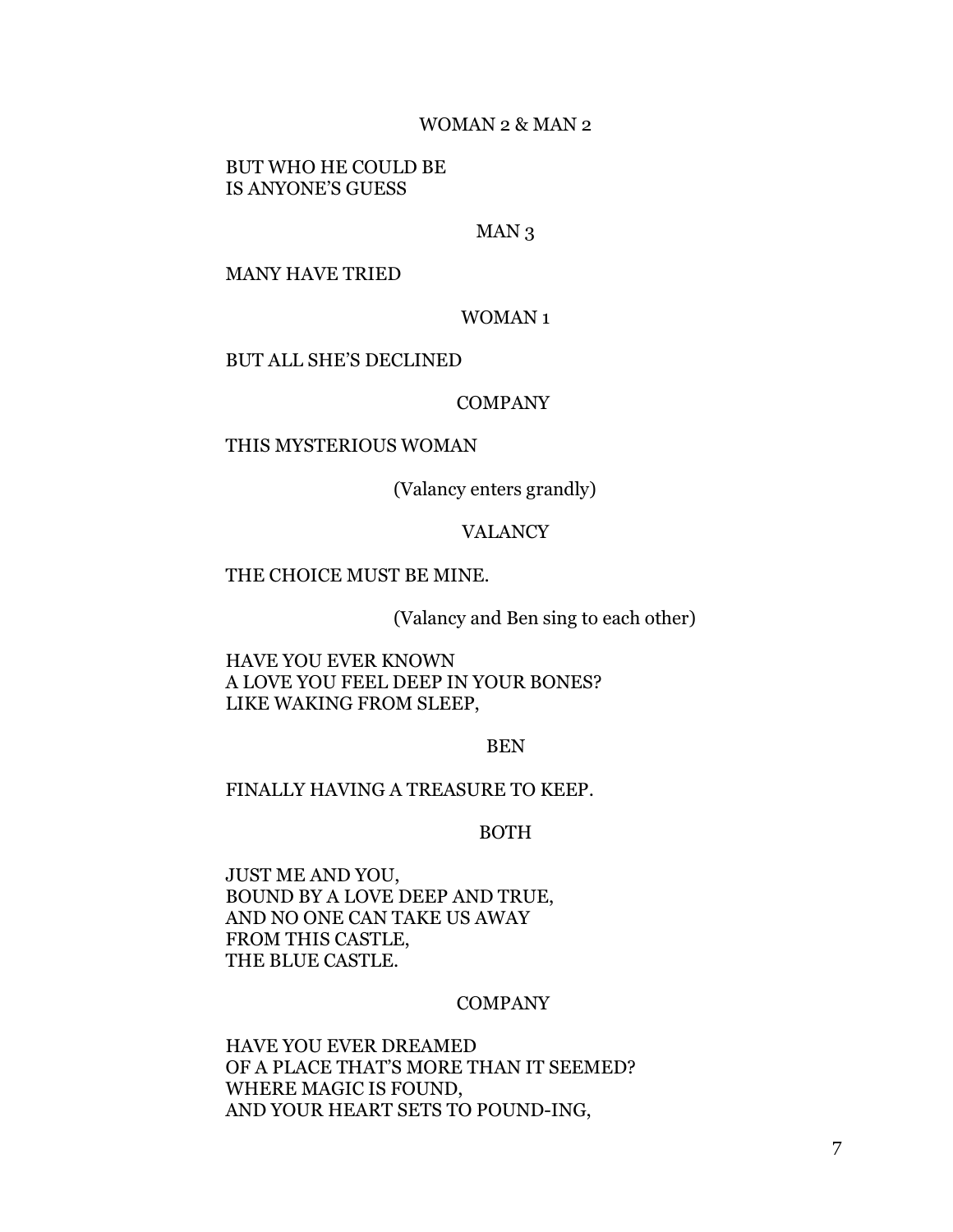LIGHT FILLS THE AIR, NO BEAUTY ON EARTH CAN COMPARE, CURSES AND PAIN MELT AWAY, IN THIS CASTLE. THE BLUE ——

> (Valancy and Ben come closer and closer to their first kiss, but at the last moment Valancy recoils, clutching her chest. She falls on her bed as the ensemble melts offstage. The pain in Valancy's chest subsides)

VALANCY (acapella)

HAVE YOU EVER DREAMED OF A PLACE THAT'S MORE THAN IT SEEMED? WHERE CURSES AND PAIN MELT AWAY, IN THIS CASTLE. THE BLUE ——

(interrupted by a knock)

#### **STICKLES**

Valancy? Are you awake?

#### VALANCY

I'm awake, Aunt Stickles

#### **STICKLES**

Remember that your birthday is no excuse to be late to breakfast!

#### VALANCY

I'll be right down!

## (We hear Stickles leave)

#### VALANCY

Right down into Hell. Must I always return to dreary, hopeless life? The Blue Castle is my true home—spiritually—but there are some mornings when it's almost impossible to find my way into it. Reality presses too heavily on me. I wish I could cry, but I know where that will lead…

#### MOTHER

#### (in a daydream)

Valancy, why are your eyes red? Did you not sleep? Are you not feeling well? You should be taking pills, like your aunt Stickles. Appearances must be kept up! Do you mean to ruin your complexion? Have you—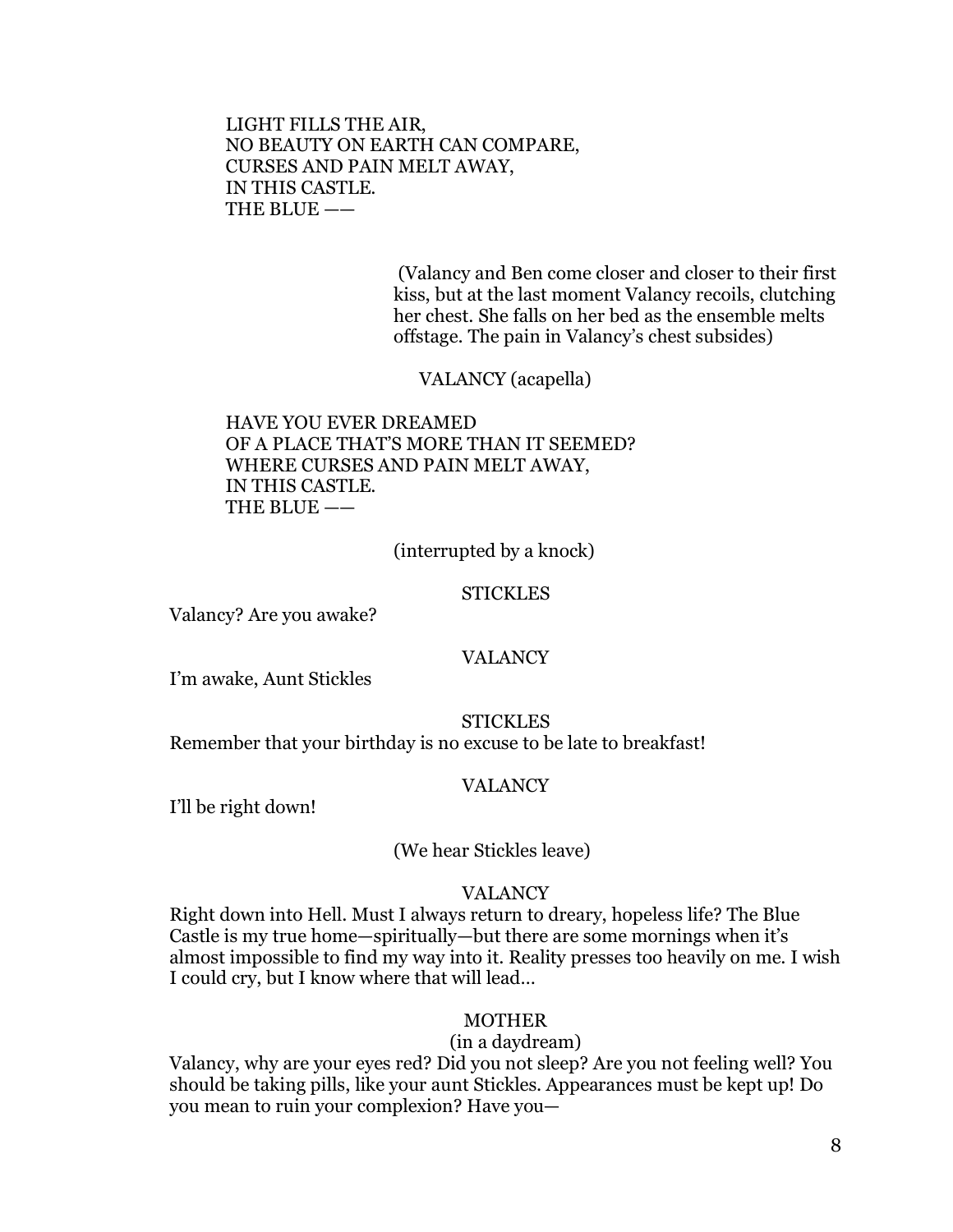## VALANCY

And suppose if I told her the truth! Mother, I'm crying because I'm a hopeless old maid! I'm a disappointingly homely girl in a family known for their beauty. I'm twenty-nine today, unmarried, and have never been desired by any man.

#### MOTHER

#### (making a face)

It is not maidenly to think about MEN!

(Valancy laughs and her mother disappears)

## VALANCY

No, I am so I am cowed and subdued and snubbed and overridden that I'd never dare. Daring leads to nothing but sulky silence from mother and pedantic lectures from Aunt Stickles, not to mention what the rest of the Stirling clan would say.

(The other family members appear)

#### VALANCY

Uncle James would—

## JAMES

Whisper is Valancy's ear: "Not thinking of getting married yet, my dear Doss?" and then go off into the bellow of laughter with which he invariably concludes his dull remarks

#### VALANCY

And then Uncle Bernard might—

#### BERNARD

Ask some of his abominable conundrums, between wheezy chuckles, and answer them himself. What is the difference between you, dear Doss, and a mouse?

#### VALANCY

I have no option but to ask, "what?"

#### BERNARD

The mouse wishes to harm the cheese and Doss wishes to charm the he's. (laughs)

## VALANCY

Uncle Wellington—

#### WELLINGTON

of whom dear Doss stood in abject fear, would tell her about his daughter, Olive's, new chiffon. Oh, and isn't Olive's fiancé just the perfect match!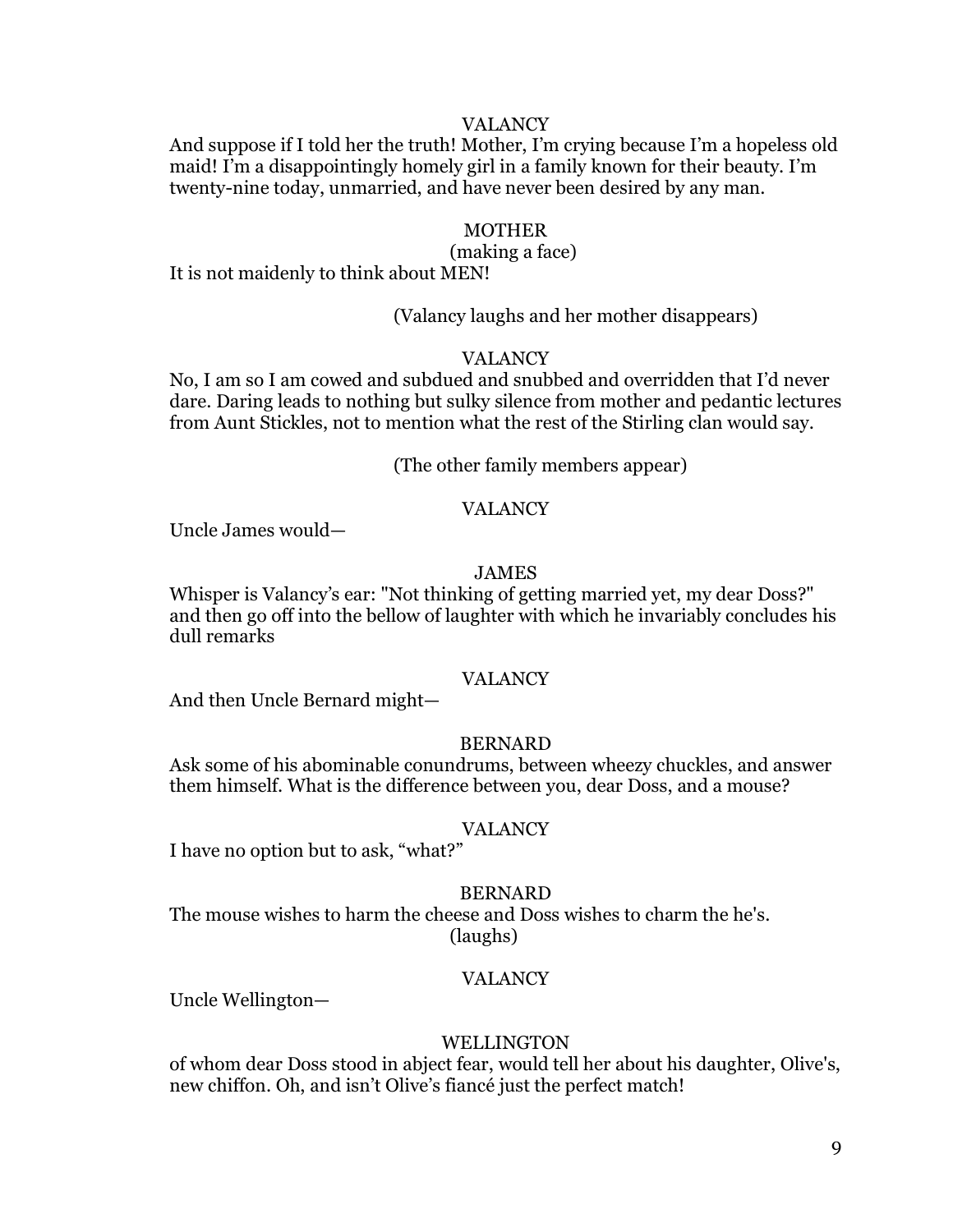## VALANCY

Valancy would have to look as pleased and interested as if the dress and fiancé had been hers

## WELLINGTON

Or else Uncle Wellington would be offended. And Valancy had long ago decided that she would rather offend God than Uncle Wellington, because God might forgive her but Uncle Wellington never would.

## VALANCY

And, of course, Cousin Olive—

#### OLIVE

The wonder girl of the Stirling clan,

## VALANCY

Who had everything Valancy had not

#### OLIVE

Beauty, popularity, love…

(she shows off her engagement ring)

would show off her beauty and flaunt her popularity in Valancy's dazzled, envious eyes.

#### VALANCY

I must be honest with myself, I do envy her. Olive had managed to achieve the only success a woman is afforded in this community: getting a man. And what's more, a wealthy man. Oh, if only they knew—in my Blue Castle, I could have any man I desire! In my day-dreams I can let myself go splendidly, But with the Stirlings, I never dare. No, I am utterly, ashamedly, unalterably *afraid* of the whole lot of them. So there you are.

## (Family disappears)

Which is why today will be another dreary day like all the days that have preceded it, full of meaningless little tasks, joyless and unimportant, that benefit nobody…. Might as well begin.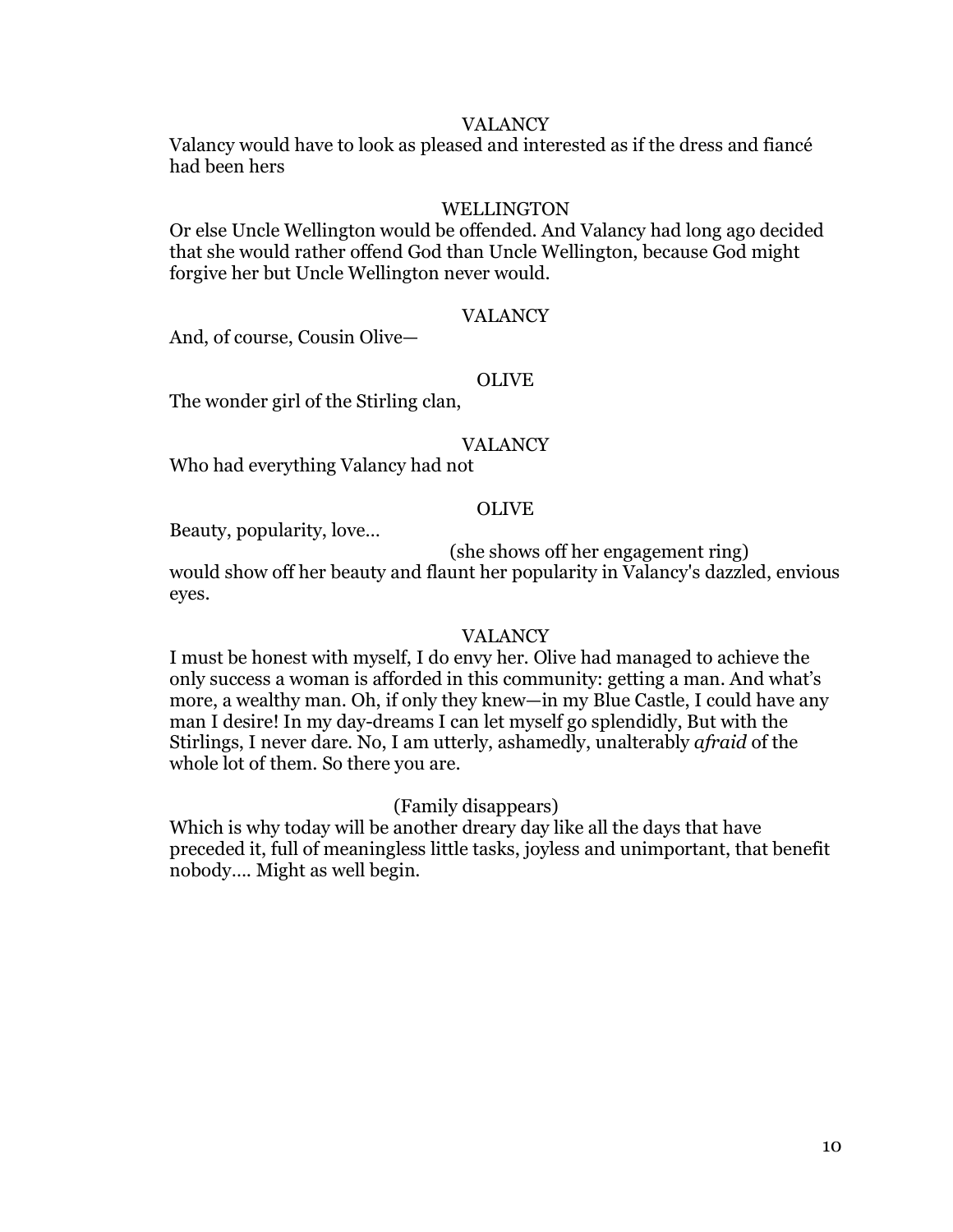Scene 2

(Transition: The breakfast parlor. Mother and Aunt Stickles are already seated. Valancy rushes in and sits)

## MOTHER

GOOD MORNING, DOSS

## VALANCY

GOOD MORNING, MOTHER

## **STICKLES**

GOOD MORNING, DOSS

## VALANCY

GOOD MORNING, AUNT

#### MOTHER

YOU KNOW THE RULES: BREAKFAST AT EIGHT EVERY DAY, NEVER STRAY AND THAT'S THE STIRLING WAY.

#### **STICKLES**

ISN'T IT COLD TODAY?

## MOTHER

I'M NEVER COLD

## **STICKLES**

IF ONLY WE HAD A FIRE

#### MOTHER

FIRE'S ARE EXTRAVAGANT I WONT HAVE THEM LIT A DAY AFTER MAY FOR THAT'S THE STIRLING WAY.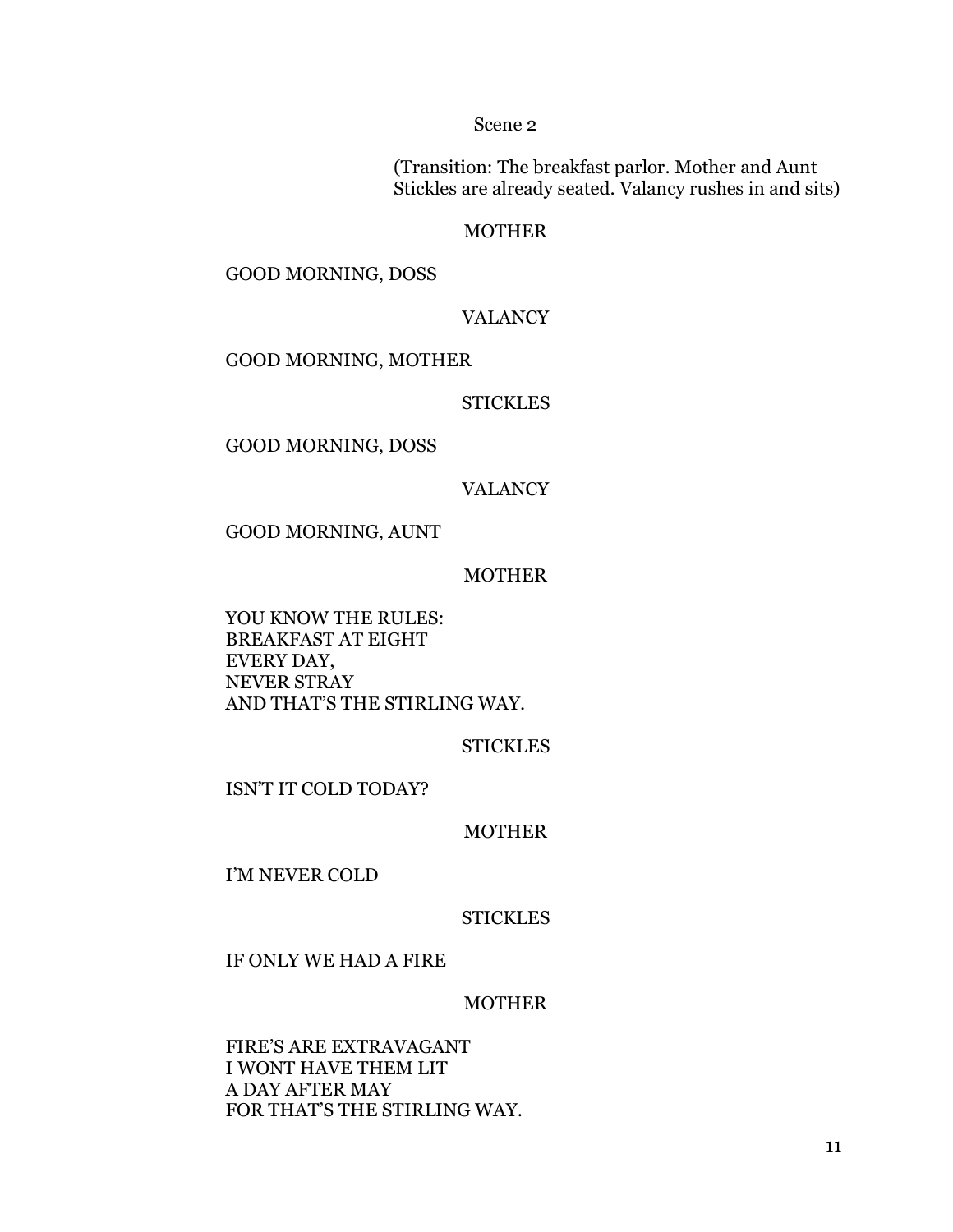## **STICKLES**

## THE RAIN IS SURE TO POUR AND ON DOSS' BIG DAY TOO

## MOTHER

## WHAT A DREADFUL INSOLENCE DOSS, EAT YOUR PORRIDGE

## **STICKLES**

## WHEN PICKING UP THE PAPER I COULD HEAR THE DROPLETS MUTTER

#### MOTHER

DOSS, SIT UP STRAIGHT

## **STICKLES**

## DID YOU SEE THE PRICE OF BUTTER?

## MOTHER

## ROBBERY, I MUST SAY I NEVER PAID BUT HALF AS MUCH AS FOOLS THESE DAYS AND THAT'S THE STIRLING WAY

(Valancy sneezes)

#### MOTHER AND STICKLES

DOSS!?!?!

#### **STICKLES**

#### A LADY MUSTN'T SNEEZE!

#### MOTHER

## IT'S IMPROPER AND IT'S RUDE

## **STICKLES**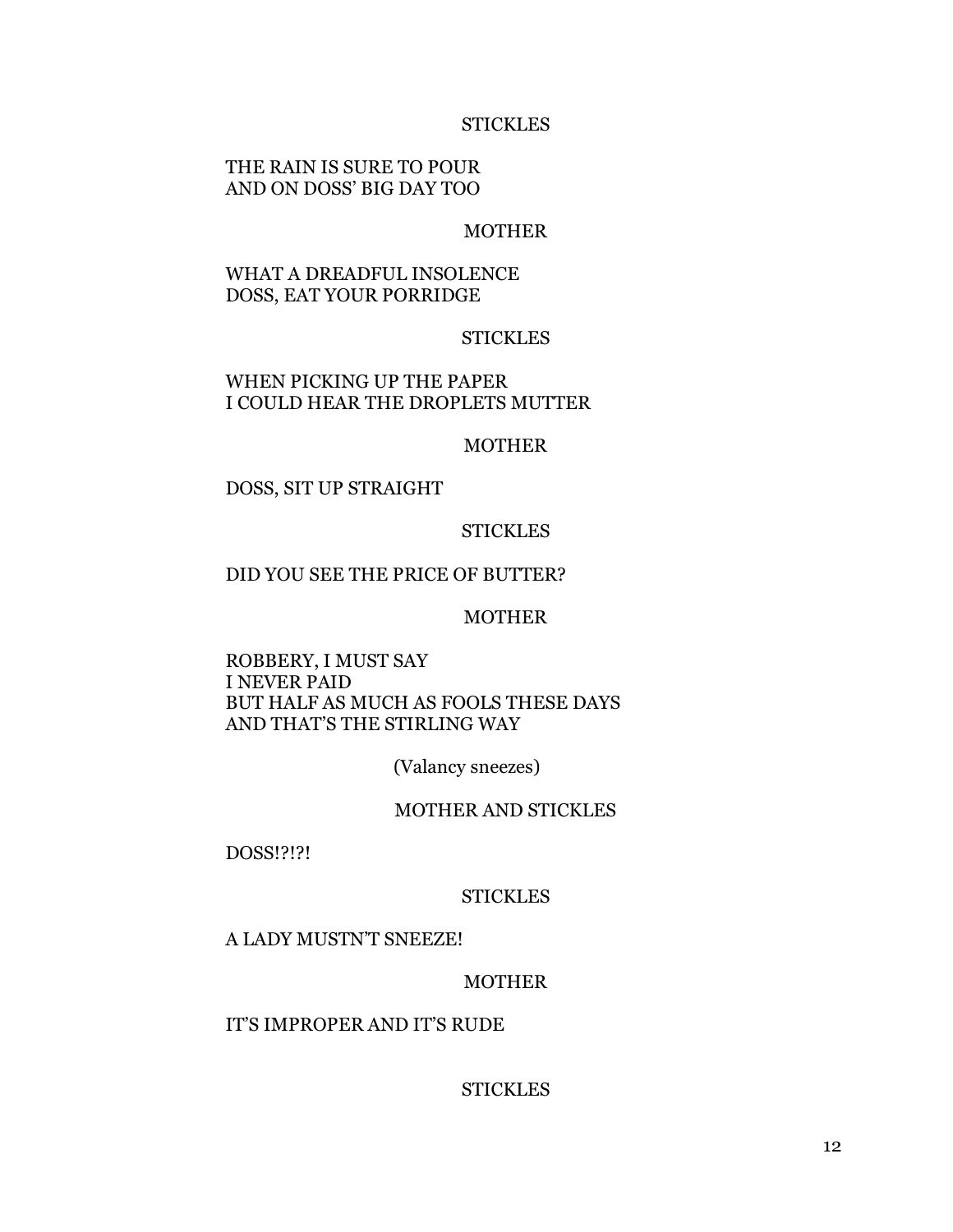#### UNFOUNDED AND QUITE CRUDE

#### MOTHER

## DON'T DRAW ATTENTION TO YOURSELF, FOR SHAME! IF YOU DON'T HOLD IT IN, THERE'S ONLY YOU TO BLAME

#### **STICKLES**

## PERHAPS SHE'S CATCHING MUMPS I ALWAYS SAID SHE WOULD

#### VALANCY

## I'VE NEVER HAD THE MUMPS, I DON'T SEE WHY I SHOULD

## MOTHER

## DOSS, IS THAT IMPERTINENCE!? HOW DARE YOU SPEAK THAT WAY, DO YOU EVER THINK OF HOW IT MAKES ME FEEL?

## **STICKLES**

DOSS, DON'T YOU KNOW YOU ONLY HAVE THE ONE MOTHER A CHERISHED GIFT FROM GOD YOU MUST ALWAYS BE CONSCIOUS OF HER

#### VALANCY

YOU'RE RIGHT, I APOLOGIZE, I NEVER MEANT OFFENSE, PLEASE FORGIVE MY ERROR

## **STICKLES**

#### WHAT ARE YOU TO DO WITH HER?

#### MOTHER

DOSS, WHAT SHALL BE DONE WITH YOU, LITTLE OLD MAID,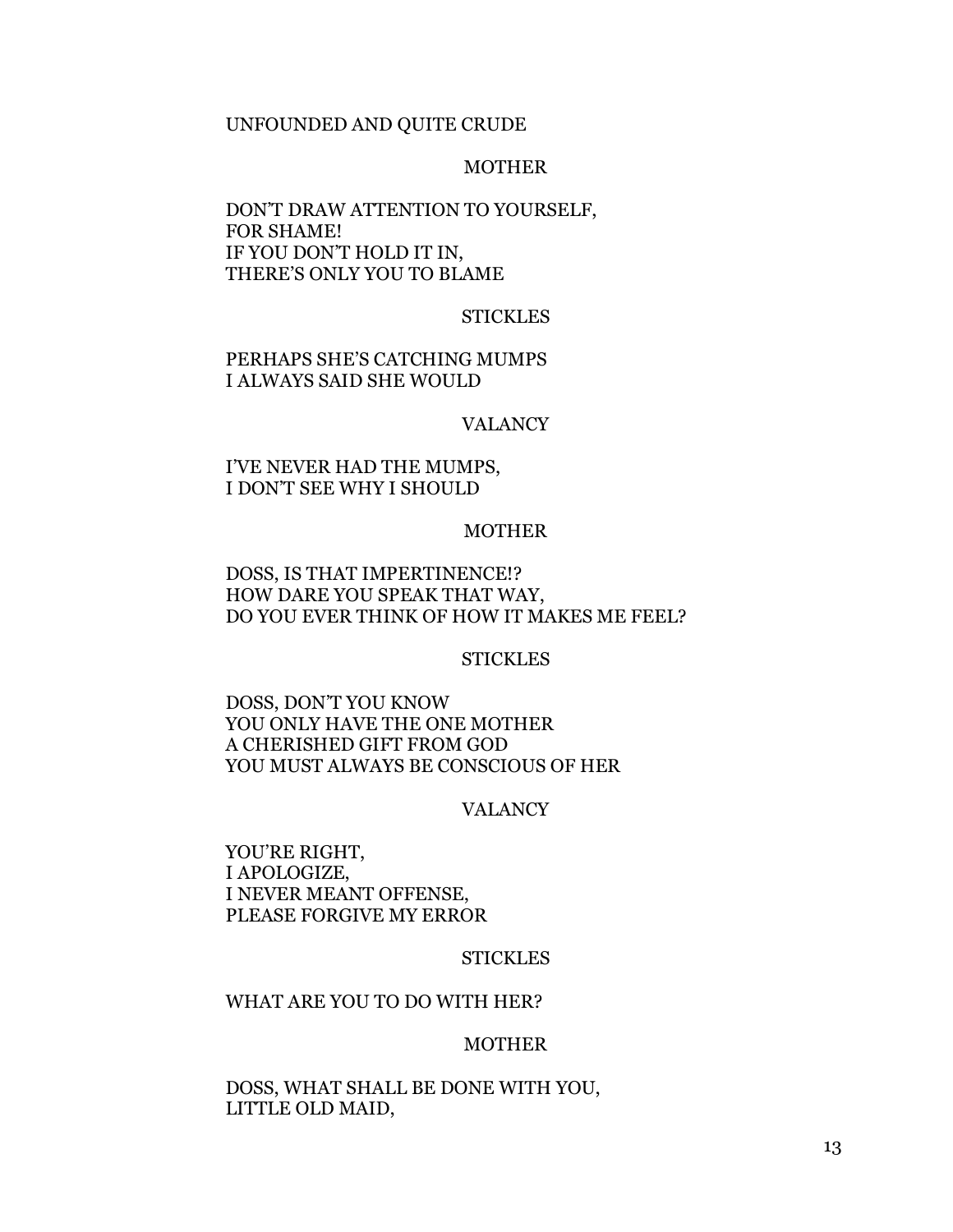#### AND GETTING OLDER BY THE DAY

#### **STICKLES**

#### AT 21 I WAS MARRIED

#### MOTHER

AND I AT 17. THAT'S THE STIRLING WAY

## MOTHER AND STICKLES

WITH ALL YOUR FUSSING AND COMPLAINING, LOOKING OUT FOR YOU IS DRAINING

#### MOTHER

DOSS, EAT YOUR CRUSTS DON'T TOSS YOUR FOOD OUT LIKE OUR TRUST

#### **STICKLES**

LIKE OUR TRUST SURELY THE PANTRY WILL LEAK WITH RAIN

#### MOTHER

#### I SUPPOSE WE MUST HAVE ABEL GAY COME TO FIX IT

#### **STICKLES**

## ROARING ABEL IS AN IRREVERENT SINNER I'D SOONER NIX IT

#### MOTHER

IT'S TRUE, ONE OUGHT NOT ASSOCIATE WITH SUCH A WICKED REPROBATE, YOU KNOW THAT I'M ONE TO APPRECIATE THE SOLID STIRLING WAY. AND YET, HE'S THE ONLY ONE HERE TO DO SUCH ODDS AND ENDS THAT MUST HAVE DOING

#### **STICKLES**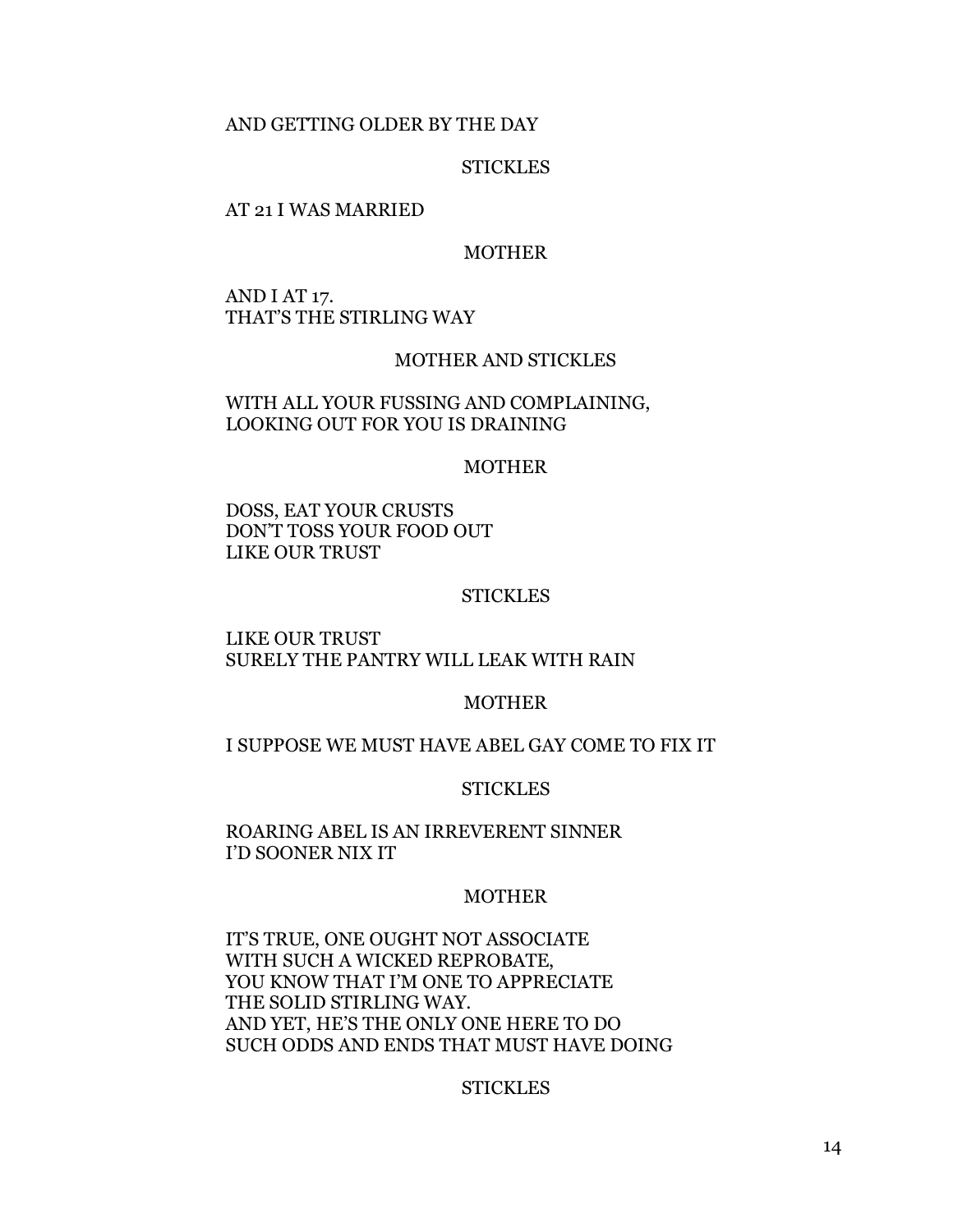ODD TO NO END INDEED LORD KNOWS WHAT ABEL GAY'S GOT BREWING I HEARD HE WAS SEEN DRIVING THROUGH PORT LAWRENCE WITH THAT AWFUL CRIM'NAL BEN SHRIKE THE BOTH OF THEM DRUNK,

#### MOTHER

#### GOOD RIDDENCE!

#### **STICKLES**

## CAN YOU IMAGINE THE SHAME? JUST THE THOUGHT MAKES ME WRITHE IN PAIN

## MOTHER

ANYONE WHO BEFRIENDS THE LIKES OF THAT BEN SHRIKE SHOULD EXPECT THE HAND OF RIGHTEOUS PROVIDENCE DEMAND THAT THEY PAY, YES THAT'S THE STIRLING WAY

## VALANCY

(Turns to the audience with a groan)

OH, THIS IS MADDENING, SADDENING, I'M LOSING MY MIND WITH THIS DRUDGERY, BEGRUDGERY, I WISH I COULD FIND SENSIBILITY, VITALITY, INSTEAD OF THESE BLIND, EMPTY WOMEN, SAYING THE SAME THINGS DAY AFTER DAY, THAT'S JUST THEIR WAY. EATING PORRIDGE I LOATHE, WEARING TIGHT FITTING CLOTHES, RATIONING THE CREAM , I JUST WANT TO SCREAM THEY MAKE ME FEEL…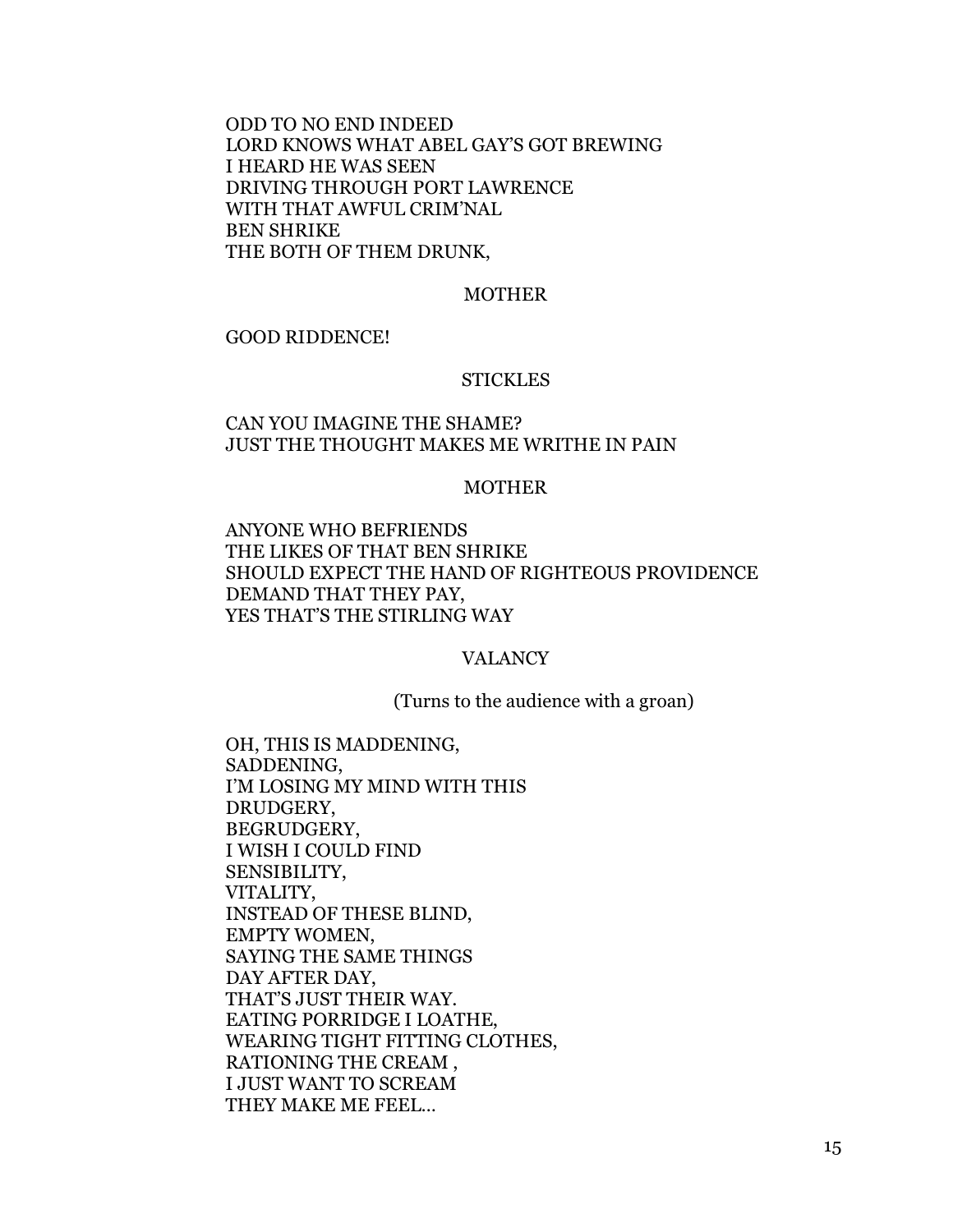## DEAD BUT ALL I CAN SAY IS:

Mother, will you please call me Valancy instead of Doss?

## MOTHER

—well, whatever is the matter with Doss?

#### VALANCY

It's… I… I don't like it. It's childish and I'm twenty-nine today—

## MOTHER

I wouldn't go around proclaiming it, my dear! I don't need any more reminding of my disappointments.

#### VALANCY

(to the audience) I needn't any reminding that I'm a disappointment. No one in the whole world needs me, or would miss anything from life if I dropped suddenly out of it. I've never had so much as a friend.

## MOTHER

If you're quite finished with your breakfast, I've left the quilt that needs piecing in the drawing room.

#### VALANCY

I hate piecing quilts. This house is already full of quilts, there is no need for another one. Yet idleness is a cardinal sin in the Stirling household.

On this day I spent only ten minutes in idleness—I know because mother makes me tot them up in a little book and pray over them on Sundays—but those ten glorious minutes were spent when I went to fetch a thimble from my room and happened to glance into the library book I had: *Thistle Harvest*, one of John Foster's works, nature books, all about the woods and birds and bugs and things like that—not a novel, of course. I'm not permitted to read novels. And it is only under great protest that I am allowed to read even John Foster, as it is evident that I enjoy him.

FOR WHEN I READ HIS WORDS, I FEEL A KIND OF THRILL, MY SPIRIT CAN'T BE STILL.

HIS WORDS LEAD ME TO THE WOODS, WHERE I FEEL LIKE I AM HOME IN A WAY I'VE NEVER KNOWN.

I CAN SEE IN HIS WORDS WHO I MIGHT HAVE BEEN,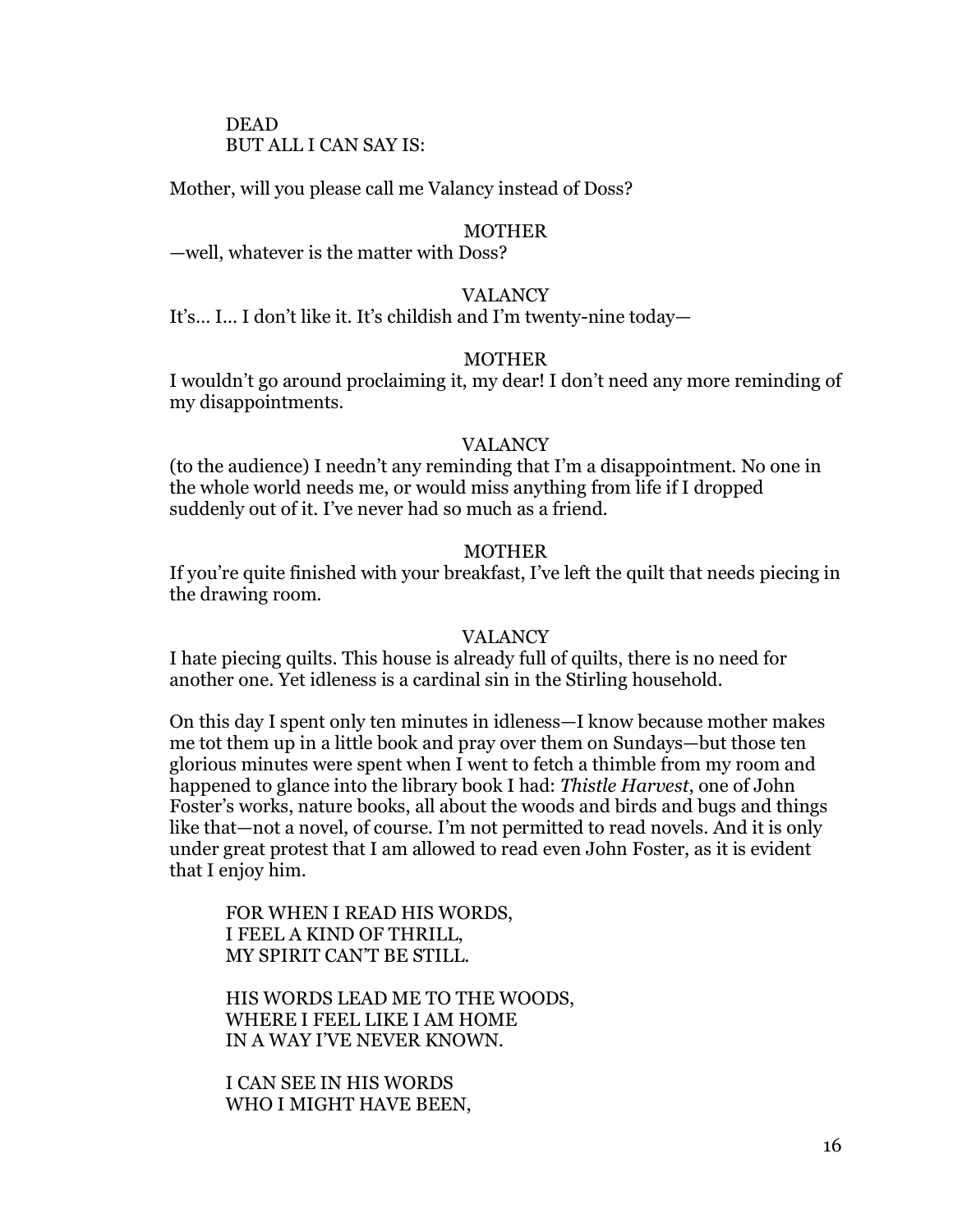IF JUST FOR ONCE I'D WIN,

AND I BELIEVE BY HIS WORDS THAT THERE'S MAGIC, AND THERE'S BEAUTY , AND THERE'S LOVE IN THE WOODS

#### MOTHER

DOSS? What're you doing up there by yourself?

(Valancy drops the book in alarm)

## VALANCY

Coming!

(As she picks up the book she glances at the page and we hear J.F. voice)

#### J.F. (PLAYED BY BEN)

TO BE AFRAID IS THE GREATEST OF SINS, FOR THROUGH FEAR IS MADE ALL THE EVIL THAT'S BEEN. IT'S A CAGE, IT'S TRAP , IT'S A SERPENT ENTWINING, EXACTING, DEGRADING, SO LIFE HAS NO MEANING— TO LIVE IN FEAR

(Valancy shuts the book and runs back to her mother)

VALANCY I—Mother, may I—that is—I think I—I might go into town today

## MOTHER

Don't be foolish Doss, it's only just stopped raining and the damp weather is bad for your colds. Besides, what could you have to do in town?

**STICKLES** We are out of tea… perhaps Olive could go with her

## VALANCY (to audience)